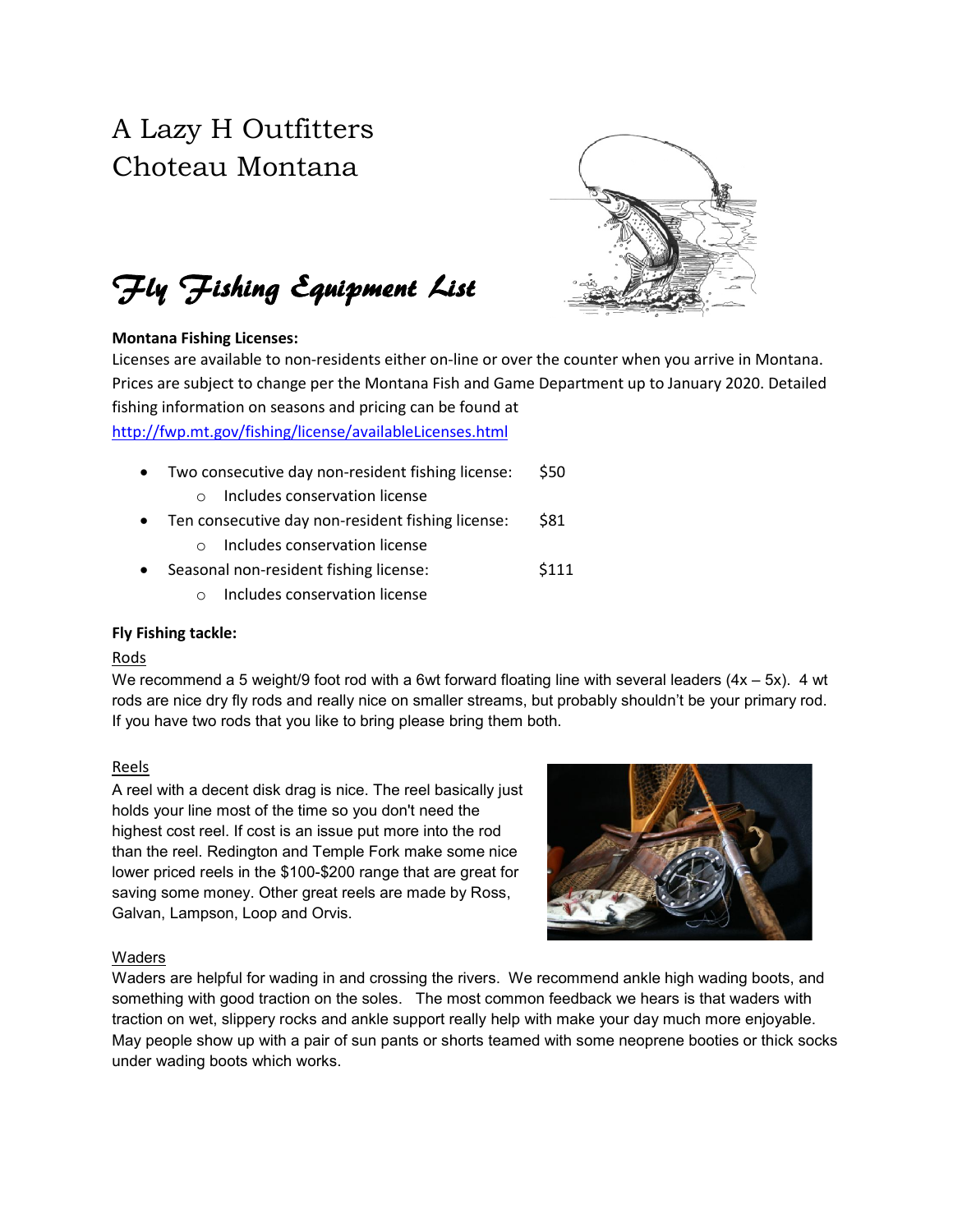#### Lures

The wilderness fish are not sophisticated, but you'll want a variety of western/mountain trout patterns from the list below, depending on your fishing preferences (dry, wet). The most productive flies by far are high-

love lots of color and will work the top of the water all day long.

# *Early Summer – Late June to late July*

*Dries:* size 16-18 parachute adams, size 14 elk hair caddis with olive body, size 12 red and yellows Humpies, size 6 rouge salmon, size 8 golden stones, size 12 yellow sallies, royal pmx size 10, purple haze size 14, pale mountain dunn (pmd) dries and emergers sizes 16 and 14, Chubby Chernoblys size 10-

riding floating stimulant flies – Wulffs, Coachmen, Hoppers, etc. These fish

6

*Nypmhs:* san juan worms in red, wire worms in red and wine, 16 silver and gold lightning bugs, 14 and 16 red and copper copper johns, 16 and 18 pheasant tails, cdc baetis emergers, 16 prince nymphs, caddis pupae emergers, 14 and 16 hares ear, 8 and 6 black and brown girdle bugs, 8 and 6 black and olive wooley buggers, 6 zonkers, 6 sculpin patterns, clouser crayfish 8-6

# *Late Summer - late July to mid September*

*Dries:* foam Joe's hoppers 10-6, size 10-12 sofa pillow stone, flying ants 18-14, caddis and bull head caddis 12, beetles, brown Chernobyl ants 10-6, chubby chernobyls size 10-8, 12-10 royal pmx, stimulators 12, adams 18-16, purple haze 18-14, pale mountain dunn (pmd) size 14-16, size 14-12 gray and royal wulffs, size 14-12 royal coachmen, size 14-12 mosquito patterns

*Nypmhs:* 14 and 16 red and copper copper johns, 16 and 18 pheasant tails, cdc baetis emergers, gold and silver lightning bugs 18-16, 18-20 micro mayfly, 16 prince nymphs, caddis pupae emergers, 14 and

16 hares ear, 8 and 6 black and brown girdle bugs, 8 and 6 black and olive wooley buggers, 6 zonkers, 6 sculpin patterns, clouser crayfish 8-6

For those wishing to spin fish, we recommend ultra-light rods and reels set up with a 6 lb test line. Recommended lures include small  $1/8$  oz to  $\frac{1}{4}$  oz spinning lures would include:

- Mepps (red & white, silver, gold)
- Panther martins in a variety of color patterns

#### Leaders

Standard nylon leaders are fine (you don't need fluorocarbon for the leader). For nymph fishing and dry fly fishing we mostly use 2-4x leaders. We also use a lot of 7.5 foot 2x and 3x leaders. When fishing smaller streams and creeks 9 and 12 foot 5 and 6x leaders are most commonly used.

#### Tippet

The most commonly used tippet is 2-5x nylon tippet for dries and 2-5x fluorocarbon for nymphs. When fishing spring creeks we also occasionally drop down to 6x.